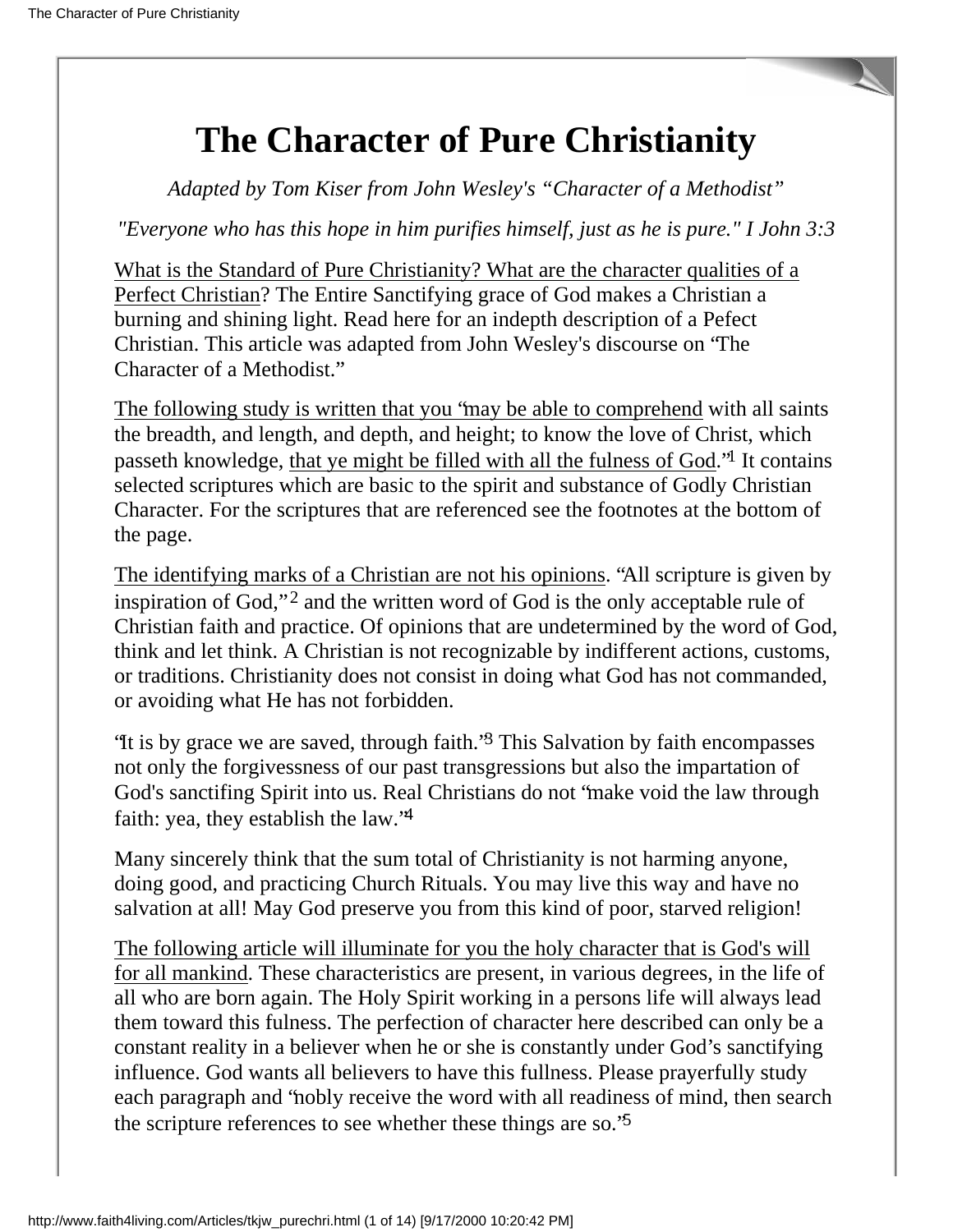# **The Character of a Perfect Christian**

#### **He loves God with all his Heart, Soul, Mind and Strength**

A Christian who is "sanctified wholly"6 is one in "whom the love of God is shed abroad in his heart by the Holy Ghost which is given unto him"7 He "loves the Lord his God with all his heart, and with all his soul, and with all his mind, and with all his strength.<sup>8</sup> God is the joy of his heart, and the desire of his soul; which is constantly crying out, "Whom have I in heaven but thee? and there is none upon earth that I desire beside thee. God is the strength of my heart, and my portion for ever."9

## **He Rejoices Evermore**

He is therefore happy in God, yes, always happy, for Christ has put in him "a well of water springing up into everlasting life,"10 which overflows his soul with peace and joy. "Perfect love" having now "cast out fear,  $11$  he "rejoices evermore." $12$  He "rejoices in the Lord always,"13 even "in God his Saviour;"14 and he rejoices in the Father, "through our Lord Jesus Christ, by whom he has now received the atonement."15 "Having" found "redemption through His blood, the forgiveness of sins,"16 he cannot help but rejoice, whenever he looks back on the horrible pit out of which now he is delivered. He sees all "his transgressions are blotted out."17 He cannot help but rejoice, whenever he looks at his present condition; for he is "justified freely,"18 and "has peace with God through our Lord Jesus Christ."19 For "he believes on the Son of God having the witness in himself,"20 that he is now a child of God by faith. "Because he is a son, God hath sent forth the Spirit of his Son into his heart, crying, Abba, Father."21 "The Spirit himself bears witness with his spirit, that he is a child of God."22 He rejoices also, whenever he looks to the future, in hope of "the glory that will be revealed in him."23 Yes, his joy is full, and all his soul cries out, "Blessed be the God and Father of our Lord Jesus Christ, which according to his abundant mercy hath begotten me again unto a lively hope by the resurrection of Jesus Christ from the dead, to an inheritance incorruptible, and undefiled, and that fades not away, reserved in heaven for me!'24

### **He in Everything Gives Thanks**

Because he has this hope, he "in every thing gives thanks;" knowing that "this is the will of God in Christ Jesus concerning him.<sup>25</sup> From him he cheerfully receives all, saying: "The will of the Lord is good." Whether "the Lord gives or takes away", he equally "blesses the name of the Lord,"26 for he has "learned, in whatsoever state he is, therewith to be content." He knows "both how to be abased, and how to abound: every where and in all things he is instructed both to be full and to be hungry, both to abound and to suffer need."27 Whether he is in ease or pain, sickness or health, life or death; he gives thanks to God who makes "all things works together for good to them that love God."28 Because "every good gift and every perfect gift is from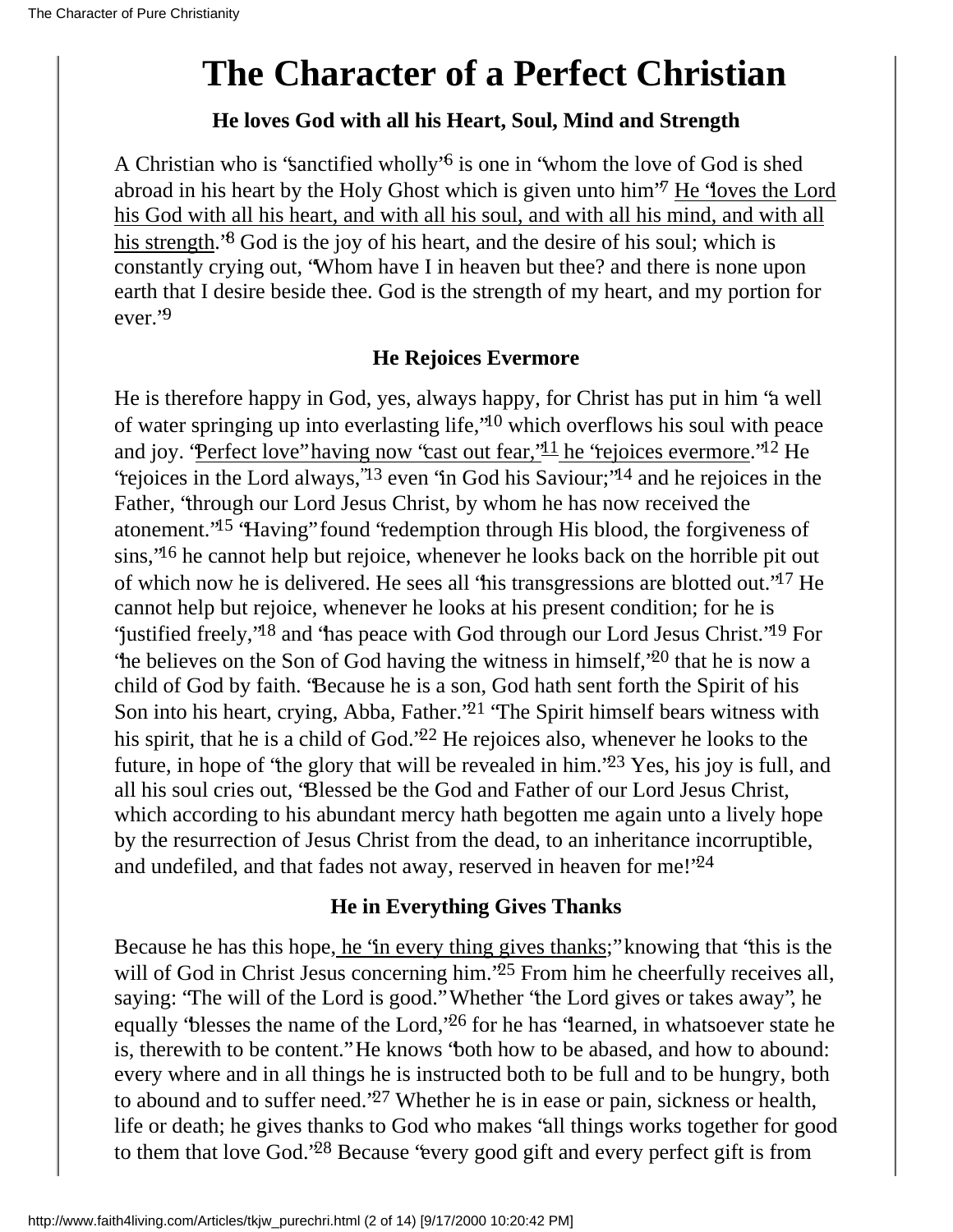above,"29 so nothing but good can come from his heavenly Father, the "Faithful Creator" into whose hands he has wholly "committed" the keeping of his soul.30 He is "not anxious about anything,"31 but "casts all his care upon Him that cares for him."<sup>32</sup> His "soul rests"<sup>33</sup> on God. "In every thing by prayer and supplication with thanksgiving he lets his requests be made known unto God.'<sup>34</sup>

### **He Prays Without Ceasing**

He "prays without ceasing."35 God enables him "always to pray, and not to faint."36 Not that he is always in the house of prayer; though he neglects no opportunity of being there. Neither is he always on his knees before the Lord his God. Nor is he always crying aloud to God, or calling upon him in words: for often "the Spirit makes intercession for him with groanings which cannot be uttered."37 True prayer is lifting up the heart to God. "Glorious ever-present Lord, unto you are my thoughts," is the constant disposition of his heart. At all times and in all places, his steadfast spirit rises to God. No person or thing hinders or interrupts. In solitude or company, in relaxation, business, or conversation, his heart is ever with the Lord. Whether he lies down or rises up, 'God is in all his thoughts.'<sup>38</sup> He continually walks with God, having his 'mind stayed on God, <sup>39</sup> and everywhere 'sees Him that is invisible."40

## **He Loves Everyone As His Own Soul**

While he exercises his love to God, by "praying without ceasing, rejoicing evermore, and in everything giving thanks,"41 this commandment also is written in his heart : That "he who loves God must love his brother also."42 Divine love within inspires him to 'love his neighbor as himself.'<sup>43</sup> He loves everyone as his own soul, every child of "the Father of the spirits of all mankind."44 That a man is not a personal friend, is no obstacle to his love. Neither is it a barrier to his love when he knows someone is the kind he disapproves of, one that repays hatred for his good-will. For he "loves his enemies;" yes, and the enemies of God, "the ungrateful and wicked."45 If it is not in his power to "do good to them that hate him," yet he does not refrain from praying for them, though they continue to reject his love, and still mistreat and 'persecute him.'46

### **He is Pure in Heart**

He is "pure in heart."47 The love of God has purified his heart from all revengeful passions, from envy, malice and hate, from every unkind temper or abusive passion. It has cleansed him from pride and arrogance of spirit, "which only breed quarrels."48 He has now "clothed himself with compassion, kindness, humility, gentleness and patience:" So that he "bears with others and forgives whatever grievances he could have against someone, forgiving as the Lord forgave him."49 Positively all possible ground for contention on his part is gone, for no one can take from him what he desires, because he "does not love the world, or anything in the world.'<sup>50</sup> Because 'the world has been crucified to him, and he to the world;'<sup>51</sup>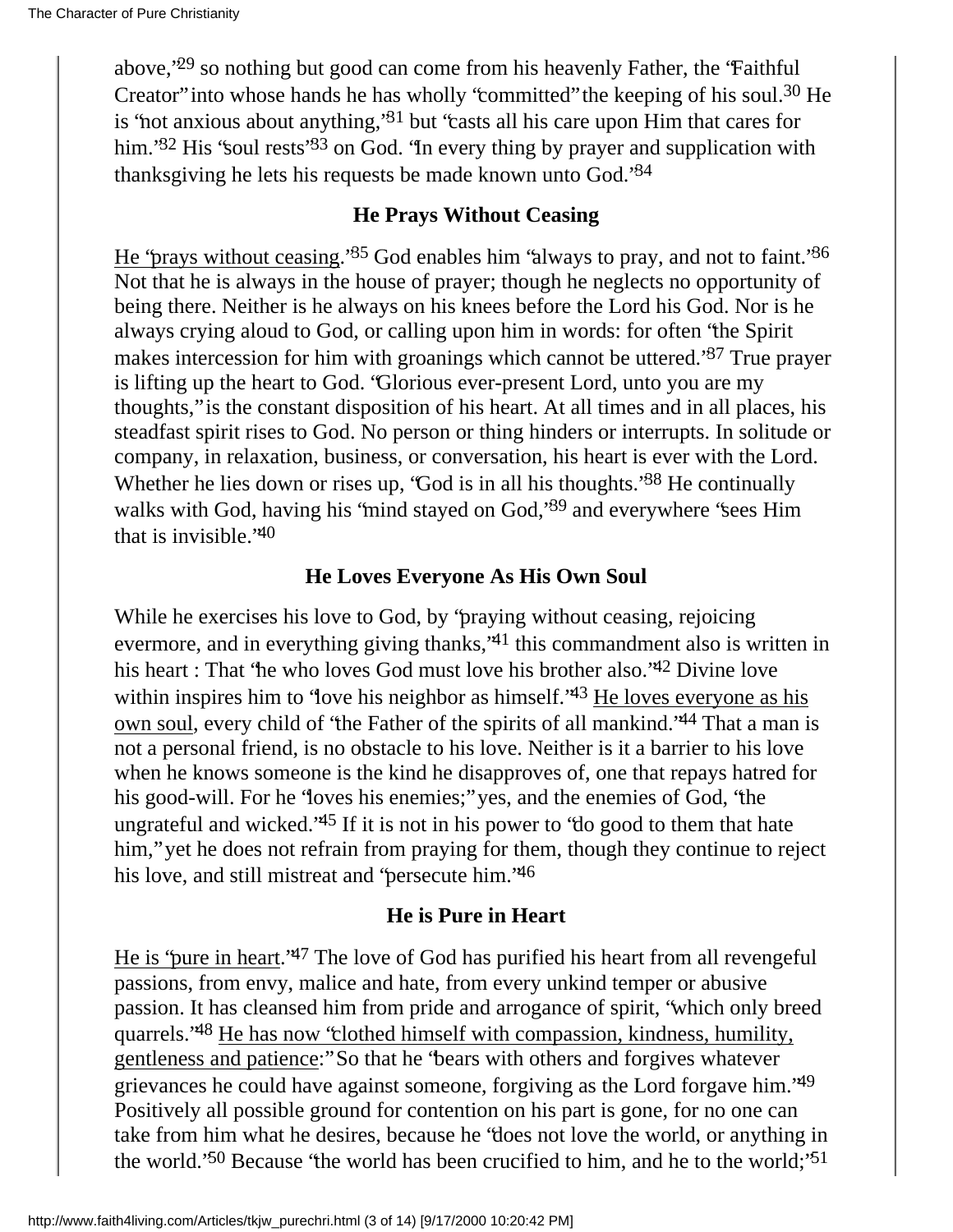he is dead to all that is in the world, both to "the cravings of sinful man, the lust of his eyes and the boasting of what he has and does." Now "God's name and renown is the desire of his heart.<sup>'52</sup>

The one motive of his life is 'not to please himself but him who sent him.'<sup>53</sup> He has pure eyes (pure intention) and because "his eyes are good, his whole body is full of light."54 Because the loving eye of his soul is continually focused upon God, "his whole body is full of light and no part of it dark; completely lighted, as when the light of a lamp shines."55 God reigns alone. All that is in his soul is holiness to the Lord. There is not a motion in his heart, but is according to his will. "Every thought" that arises points to Him, and is "obedient to Christ."56

## **He Keeps God's Commandments**

"By this fruit you will recognize him."57 He loves God and consequently he "obeys God's commandments;  $\frac{38}{58}$  not merely some, or most of them, but all, from the "least"<sup>59</sup> to the greatest. He is not content to "keep the whole law, and yet stumble" in just one point;"60 but keeps, in all points, "his conscience clear before God and man."61 Whatever God has forbidden, he avoids; whatever God has instructed, he does; whether it is little or great, hard or easy, satisfying or stressful to the flesh. He "runs in the path of God's commands, for he has set his heart free."62 It is his glory, his daily joyous prize, "to do the will of God on earth, as it is done in heaven,"63 and he knows it is the highest privilege of "the angels of God to obey his word and to do his will."64

### **He Serves God with all His Strength**

All the commandments of God he accordingly keeps, and that with all his might. His obedience is in proportion to his love, the source from which it flows. Therefore, 'loving God with all his heart', he serves him with 'all his strength.'<sup>65</sup> He continually "offers his soul and body a living sacrifice, holy and pleasing to God."66 Entirely and without reserve he devotes himself, all he has, and all he is, to God's glory. All the talents he has received, he constantly uses according to his Master's will; every power and ability of his soul, every "part of his body." In the past he "offered" them "to sin, as the instruments of wickedness." Now "as one who has been brought from death to life, he offers the parts of his body to God as instruments of righteousness."67

### **He Does Everything for the Glory of God**

Consequently, "whatever he does, it is all for the glory of God."68 In all his various activities, he not only intends this, but actually attains it. His business and recreation, as well as his prayers, all serve this great goal. Whether he "sits at home or walks along the road, whether he lies down or gets up,"69 he is promoting, in all he speaks or does, his life's purpose to bring glory to God. Whether he is dressing, working, or "eating and drinking," it all tends to advance the glory of God. His one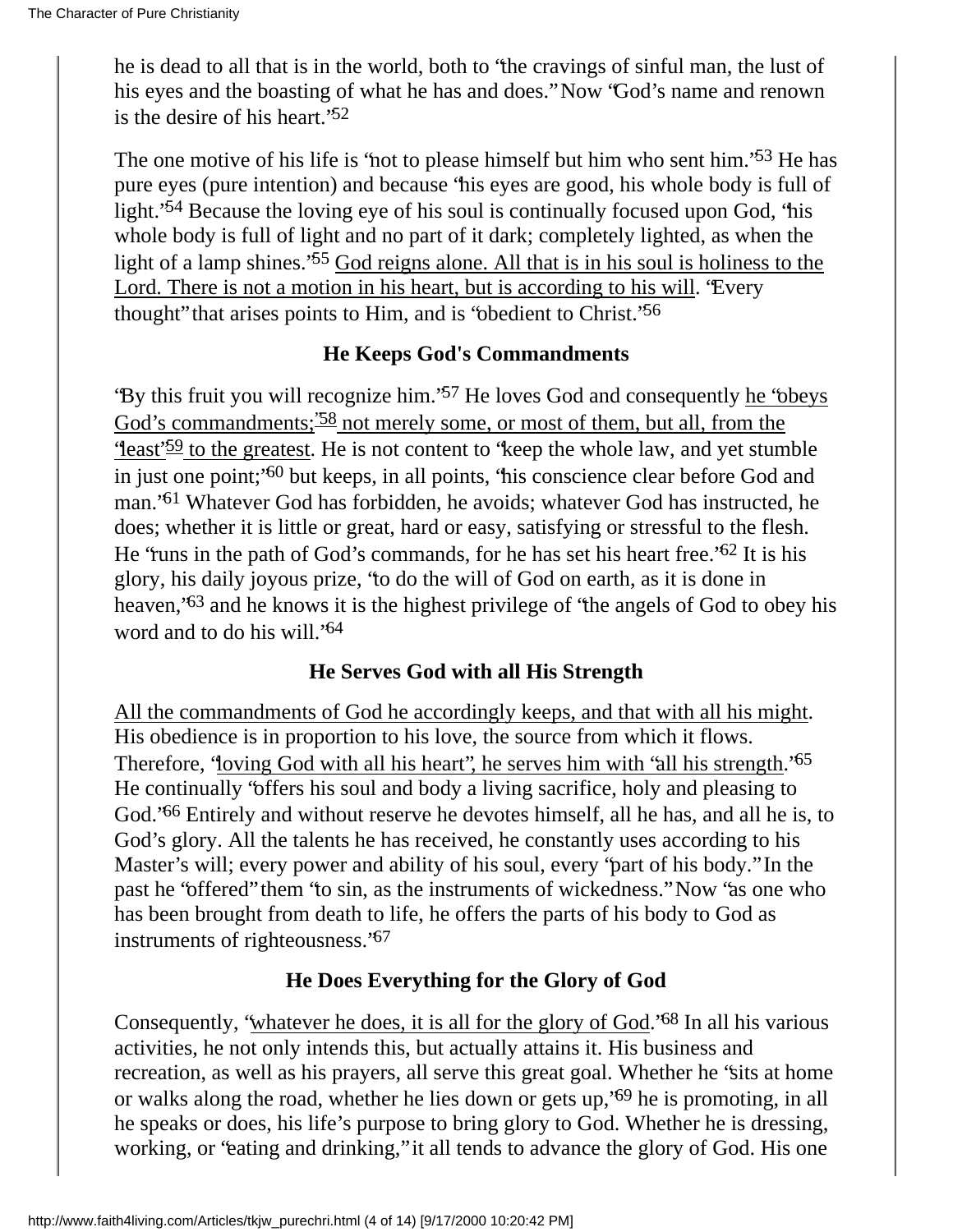invariable rule is this, "Whatever you do, whether in word or deed, do it all in the name of the Lord Jesus, giving thanks to God the Father through him."70

The customs of the world do not hinder him in any degree from "running with perseverance the race marked out for him."71 He knows that vice does not lose its nature when it becomes fashionable. He also remembers, that "each of us will give an account of himself to God."72 He cannot, therefore, "follow the crowd in doing wrong.<sup> $73$ </sup> He cannot 'live in luxury every day,<sup> $74$ </sup> or 'gratify the desires of the sinful nature.<sup> $75$ </sup> He cannot 'store up for himself treasures on earth,  $76$  any more than he can 'scoop fire into his  $\text{lap'}^{\gamma}$ . He cannot 'dress," on any pretense, 'with gold or pearls or expensive clothes."78 He cannot join in or condone any entertainment that has evil tendencies.<sup>79</sup> He cannot 'slander'<sup>80</sup> (speak against) his neighbor, any more than he can lie either for God or man. He cannot utter an unkind word of anyone; for love "keeps watch over the door of his lips."81 He cannot speak "careless words;"82 no "unwholesome talk" ever "comes out of his mouth." He avoids all that is not "helpful for building others up," not of "benefit to those who listen."83 But "whatever is true, whatever is noble, whatever is right, whatever is pure, whatever is lovely, whatever is admirable,  $\frac{84}{10}$  this he thinks, speaks, and acts, 'making the teaching about God our Savior attractive.'<sup>85</sup>

### **As He has Opportunity He Does Good unto Everyone**

Finally "as he has opportunity he does good unto all people.<sup>86</sup> He works in every possible way for the good of neighbors, strangers, friends and enemies. He not only cares for their bodies, by "feeding the hungry, clothing the naked, and visiting those that are sick or in prison;"87 but above all labors to do good to their souls, 'with the strength God provides.'88 He attempts to 'wake up'89 those who sleep in death and bring them to the reconciling blood of Christ, so that, "having been justified through faith, they may have peace with God."90 Those who have peace with God he labors to 'spur on toward love and good works.'<sup>91</sup> He 'will very gladly spend for them everything he has and expend himself as well,<sup>192</sup> even to the point of "being poured out like a drink offering on the sacrifice and service of their faith,"93 so that they may "all attain to the whole measure of the fullness of Christ<sup>'94</sup>

These are the marks of pure Christianity. These are the principles and practices which are the motivation for Faith4Living. We seek to promote the "perfect will of God<sup>-95</sup> in our lifes, our families and throughout the world. This is only possible through the moment by moment santifying work of Christ in our lives. If you would like to become a part of a Discipleship Acountability Group to help you advance in Christian character E-mail us at [discipleship@faith4living.com](mailto:discipleship@faith4living.com) .

Whoever fits the above description is sanctified wholly, not in name only, but in heart and life. He is inwardly and outwardly conformed to the will of God, as revealed in the God's written word. He thinks, speaks, and lives, according to the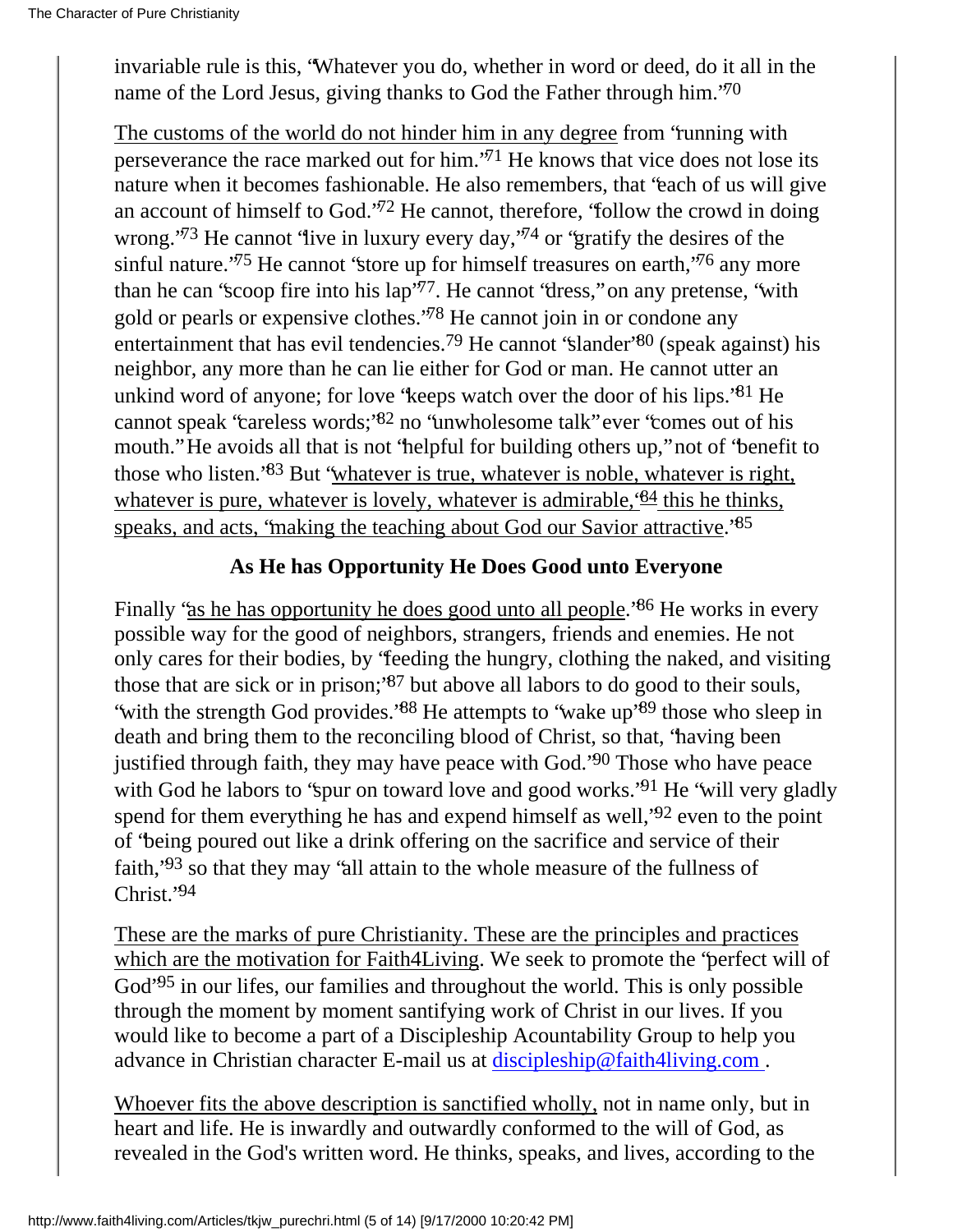pattern laid down in the revelation of Jesus Christ. His soul "is renewed in the image of its Creator,<sup>'96</sup> 'to be like God in true righteousness and holiness.'<sup>97</sup> "Having the mind of Christ,"98 he "walks as Jesus did."99 Reader "may God Himself, the God of peace, sanctify you through and through. May your whole spirit, soul and body be kept blameless unto the coming of our Lord Jesus Christ. The one who calls you is faithful and He will do it."<sup>100</sup>

#### **These are the Distinguishing Marks of a Perfect Christian**

By these qualities, by these fruits of 'living faith,' $101$  scripture distinguishes authentic Christians from the unbelieving world, from all those whose minds or lives are not according to the Gospel of Christ. Although most Christians who are Born Again will find themselves somewhere beneath the standard of holiness as outlined above they still will evidence the above fruit to a degree in their lives. Do you sincerely "press on to take hold of that for which Christ Jesus took hold of you?"102 "Are you in accord with me, as I am with you?" I ask no farther question. "If so, give me your hand."103 For opinions, or terms, let us not destroy the work of God. Do you love and serve God? That is enough. I give you the right hand of fellowship. Now let us "bear one another's burdens, and so fulfil the law of Christ."104 "Let us therefore follow after the things which make for peace, and things wherewith one may edify another."105 Together let us "go on unto perfection."106 "If you have any encouragement from being united with Christ, if any comfort from his love, if any fellowship with the Spirit, if any tenderness and compassion;"107 then "let us stand firm in one spirit, contending as one man for the faith of the Gospel."108 Let us "live a life worthy of the calling we have received. Being completely humble and gentle; being patient, bearing with one another in love. Making every effort to keep the unity of the Spirit through the bond of peace. There is one body and one Spirit, just as we were called to one hope when we were called. One Lord, one faith, one baptism; one God and Father of all, who is over all and through all and in all."109

Adapted by Tom Kiser from "The Character of a Methodist." The Works of John Wesley, Vol. 8

## **FOOTNOTES - King James Version**

**\_\_\_\_\_\_\_\_\_\_\_\_\_\_\_\_\_\_\_\_\_\_\_\_\_\_\_\_\_\_\_\_\_\_\_\_\_\_\_\_\_\_\_\_\_\_\_\_\_\_\_\_\_\_\_\_**

1 Ephesians 3:18 May be able to comprehend with all saints what is the breadth, and length, and depth, and height; 19 And to know the love of Christ, which passeth knowledge, that ye might be filled with all the fulness of God.

2 II Timothy 3:16 All scripture is given by inspiration of God, and is profitable for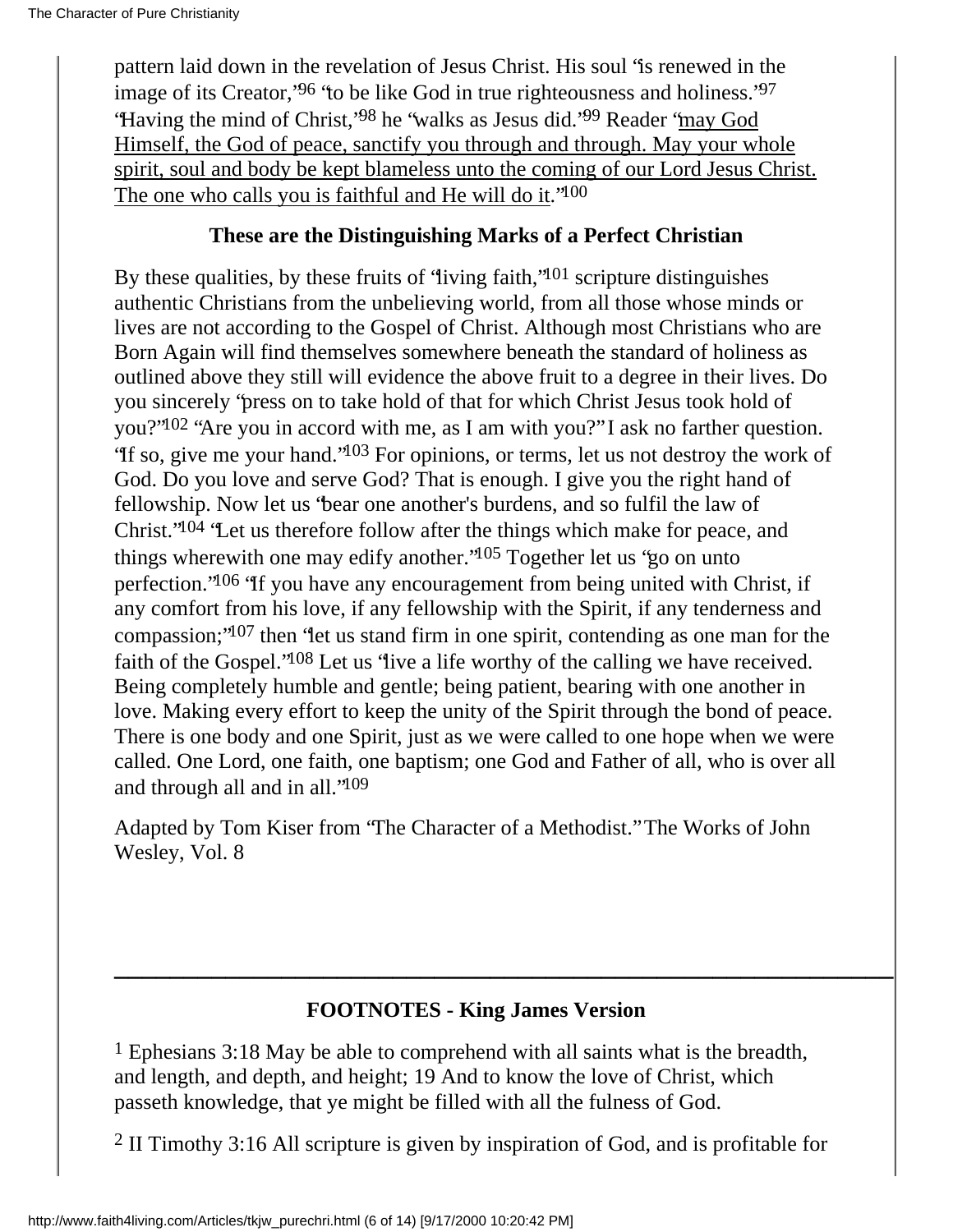doctrine, for reproof, for correction, for instruction in righteousness:

3 Ephesians 2:8 For by grace are ye saved through faith; and that not of yourselves: it is the gift of God:

4 Romans 3:31 Do we then make void the law through faith? God forbid: yea, we establish the law.

5 Acts 17:11 These were more noble than those in Thessalonica, in that they received the word with all readiness of mind, and searched the scriptures daily, whether those things were so.

6 I Thessalonians 5:23 And the very God of peace sanctify you wholly; and I pray God your whole spirit and soul and body be preserved blameless unto the coming of our Lord Jesus Christ.

7 Romans 5:5 And hope maketh not ashamed; because the love of God is shed abroad in our hearts by the Holy Ghost which is given unto us.

8 Mark 12:30 And thou shalt love the Lord thy God with all thy heart, and with all thy soul, and with all thy mind, and with all thy strength: this is the first commandment.

9 Psalm 73:25 Whom have I in heaven but thee? and there is none upon earth that I desire beside thee. 26 My flesh and my heart faileth: but God is the strength of my heart, and my portion for ever.

10 John 4:14 But whosoever drinketh of the water that I shall give him shall never thirst; but the water that I shall give him shall be in him a well of water springing up into everlasting life.

11 I John 4:18 There is no fear in love; but perfect love casteth out fear: because fear hath torment. He that feareth is not made perfect in love.

12 I Thessalonians 5:16 Rejoice evermore.

13 Philippians 4:4 Rejoice in the Lord alway: and again I say, Rejoice.

14 Luke 1:47 And my spirit hath rejoiced in God my Saviour.

15 Romans 5:11 And not only so, but we also joy in God through our Lord Jesus Christ, by whom we have now received the atonement.

16 Ephesians 1:7 In whom we have redemption through his blood, the forgiveness of sins, according to the riches of his grace;

17 Isaiah 44:22 I have blotted out, as a thick cloud, thy transgressions, and, as a cloud, thy sins: return unto me; for I have redeemed thee.

18 Romans 3:24 Being justified freely by his grace through the redemption that is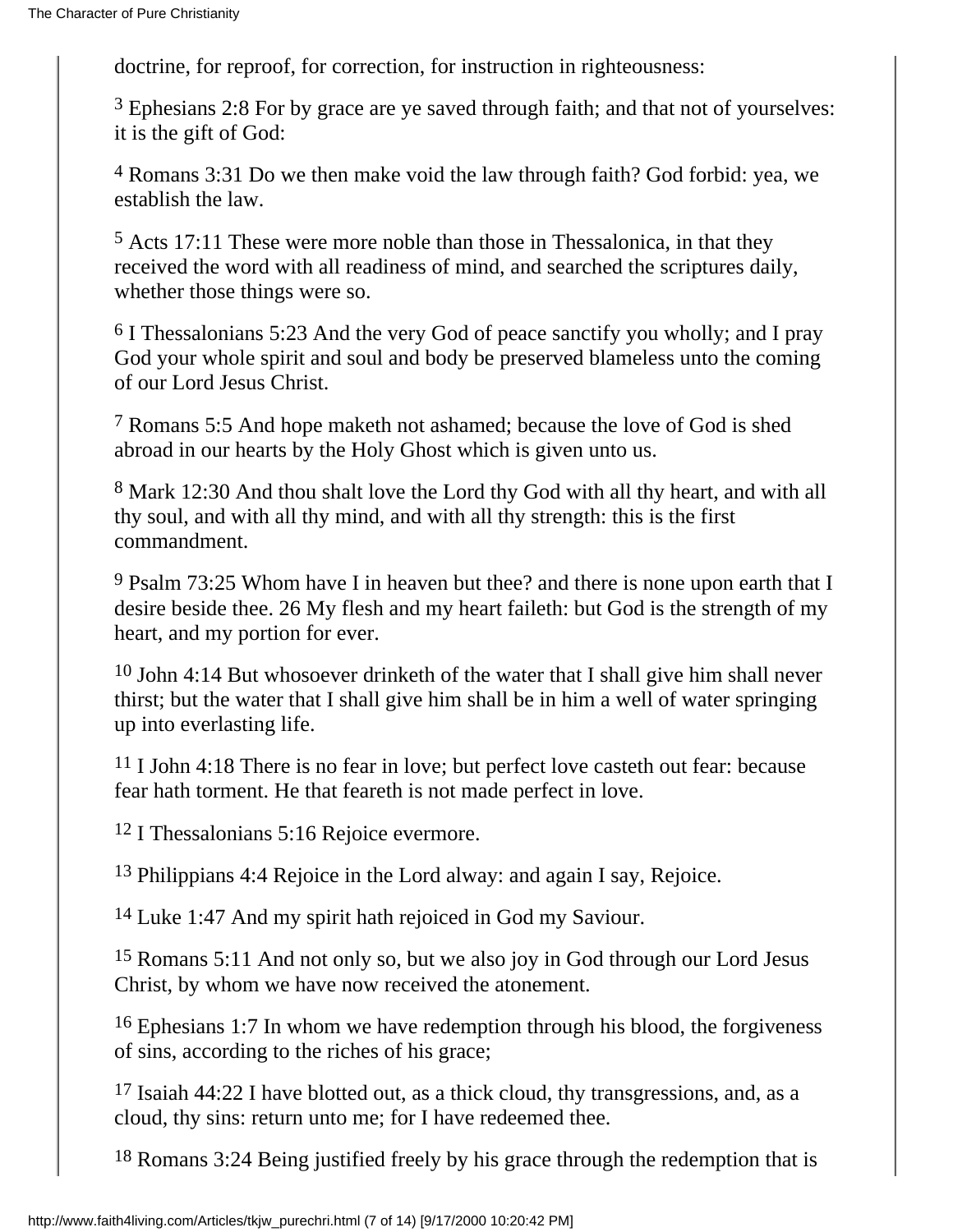in Christ Jesus:

19 Romans 5:1 Therefore being justified by faith, we have peace with God through our Lord Jesus Christ:

 $20$  I John 5:10 He that believeth on the Son of God hath the witness in himself: he that believeth not God hath made him a liar; because he believeth not the record that God gave of his Son.

<sup>21</sup> Galatians 4:6 And because ye are sons, God hath sent forth the Spirit of his Son into your hearts, crying, Abba, Father.

22 Romans 8:16 The Spirit itself beareth witness with our spirit, that we are the children of God:

23 Romans 8:18 For I reckon that the sufferings of this present time are not worthy to be compared with the glory which shall be revealed in us.

24 I Peter 1:3 Blessed be the God and Father of our Lord Jesus Christ, which according to his abundant mercy hath begotten us again unto a lively hope by the resurrection of Jesus Christ from the dead, 4 To an inheritance incorruptible, and undefiled, and that fadeth not away, reserved in heaven for you,

25 I Thessalonians 5:18 In every thing give thanks: for this is the will of God in Christ Jesus concerning you.

26 Job 1:21 And said, Naked came I out of my mother's womb, and naked shall I return thither: the LORD gave, and the LORD hath taken away; blessed be the name of the LORD.

<sup>27</sup> Philippians 4:11 Not that I speak in respect of want: for I have learned, in whatsoever state I am, therewith to be content. 12 I know both how to be abased, and I know how to abound: every where and in all things I am instructed both to be full and to be hungry, both to abound and to suffer need.

28 Romans 8:28 And we know that all things work together for good to them that love God, to them who are the called according to his purpose.

 $29$  James 1:17 Every good gift and every perfect gift is from above, and cometh down from the Father of lights, with whom is no variableness, neither shadow of turning.

 $30$  I Peter 4:19 Wherefore let them that suffer according to the will of God commit the keeping of their souls to him in well doing, as unto a faithful Creator.

31 Philippians 4:6 Be careful for nothing; but in every thing by prayer and supplication with thanksgiving let your requests be made known unto God.

32 I Peter 5:7 Casting all your care upon him; for he careth for you.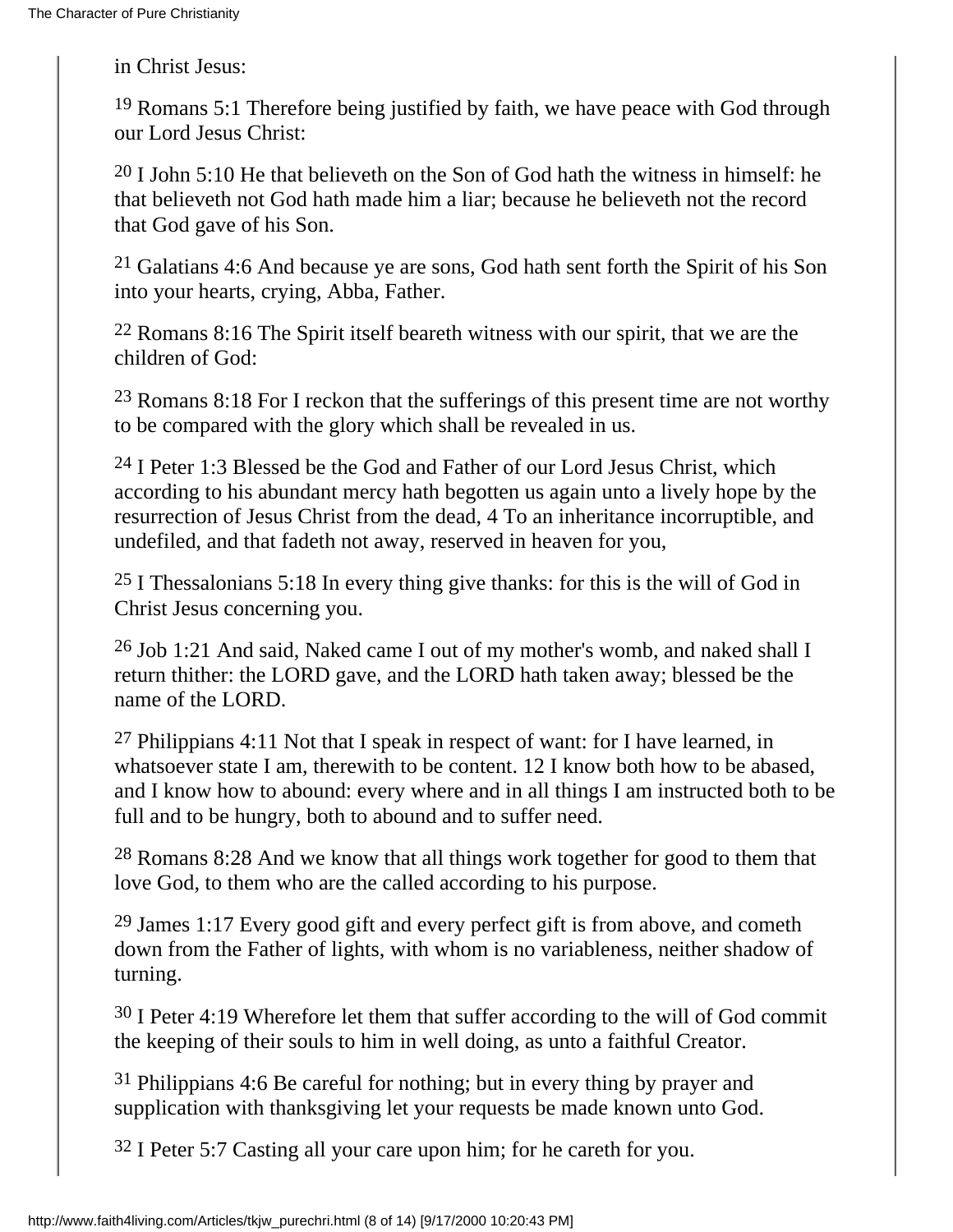33 Matthew 11:28 Come unto me, all ye that labour and are heavy laden, and I will give you rest. 29 Take my yoke upon you, and learn of me; for I am meek and lowly in heart: and ye shall find rest unto your souls.

34 Philippians 4:6 Be careful for nothing; but in every thing by prayer and supplication with thanksgiving let your requests be made known unto God.

35 I Thessalonians 5:17 Pray without ceasing.

36 Luke 18:1And he spake a parable unto them to this end, that men ought always to pray, and not to faint;

37 Romans 8:26 Likewise the Spirit also helpeth our infirmities: for we know not what we should pray for as we ought: but the Spirit itself maketh intercession for us with groanings which cannot be uttered.

38 Psalm 10:4 The wicked, through the pride of his countenance, will not seek after God: God is not in all his thoughts.

39 Isaiah 26:3 Thou wilt keep him in perfect peace, whose mind is stayed on thee: because he trusteth in thee.

40 Hebrews 11:27 By faith he forsook Egypt, not fearing the wrath of the king: for he endured, as seeing him who is invisible.

41 I Thessalonians 5:16 Rejoice evermore. 17 Pray without ceasing.

42 I John 4:21 Jesus saith unto her, Woman, believe me, the hour cometh, when ye shall neither in this mountain, nor yet at Jerusalem, worship the Father.

43 Mark 12:31 And the second is like, namely this, Thou shalt love thy neighbour as thyself. There is none other commandment greater than these.

44 Numbers 16:22 And they fell upon their faces, and said, O God, the God of the spirits of all flesh, shall one man sin, and wilt thou be wroth with all the congregation? Hebrews 12:9 Furthermore we have had fathers of our flesh which corrected us, and we gave them reverence: shall we not much rather be in subjection unto the Father of spirits, and live?

45 Luke 6:35 But love ye your enemies, and do good, and lend, hoping for nothing again; and your reward shall be great, and ye shall be the children of the Highest: for he is kind unto the unthankful and to the evil.

<sup>46</sup> Matthew 5:44 But I say unto you, Love your enemies, bless them that curse you, do good to them that hate you, and pray for them which despitefully use you, and persecute you;

47 Matthew 5:8 Blessed are the pure in heart: for they shall see God.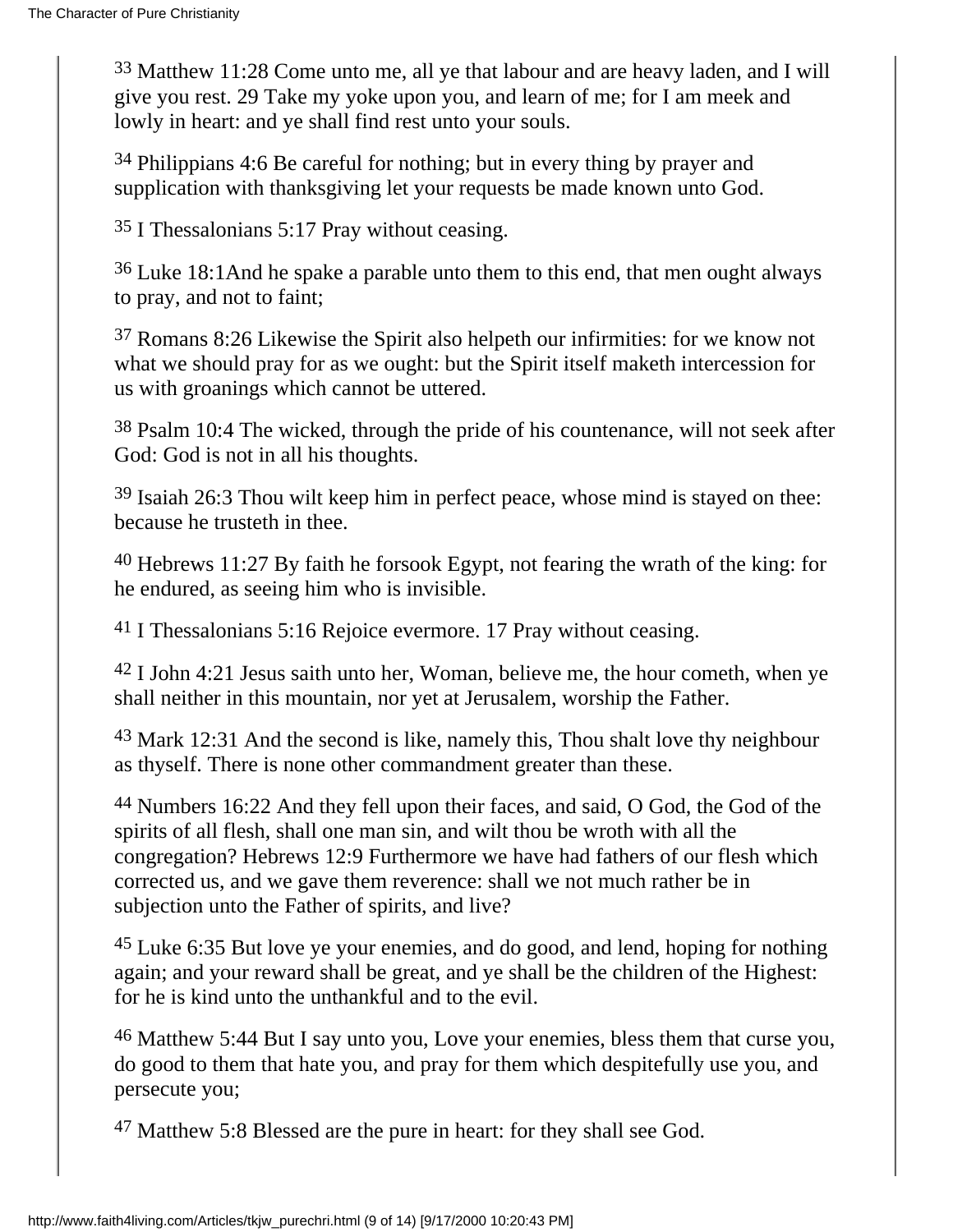48 Proverbs 13:10 Only by pride cometh contention: but with the well advised is wisdom.

49 Colossians 3:12 Put on therefore, as the elect of God, holy and beloved, bowels of mercies, kindness, humbleness of mind, meekness, longsuffering; 13 Forbearing one another, and forgiving one another, if any man have a quarrel against any: even as Christ forgave you, so also do ye.

50 1John 2:15 Love not the world, neither the things that are in the world. If any man love the world, the love of the Father is not in him. 16 For all that is in the world, the lust of the flesh, and the lust of the eyes, and the pride of life, is not of the Father, but is of the world.

51 Galatians 6:14 But God forbid that I should glory, save in the cross of our Lord Jesus Christ, by whom the world is crucified unto me, and I unto the world.

52 Isaiah 26:8 Yea, in the way of thy judgments, O LORD, have we waited for thee; the desire of our soul is to thy name, and to the remembrance of thee.

53 John 5:30 I can of mine own self do nothing: as I hear, I judge: and my judgment is just; because I seek not mine own will, but the will of the Father which hath sent me.

54 Matthew 6:22 The light of the body is the eye: if therefore thine eye be single, thy whole body shall be full of light.

55 Luke 11:36 If thy whole body therefore be full of light, having no part dark, the whole shall be full of light, as when the bright shining of a candle doth give thee light.

56 II Corinthians 10:5 Casting down imaginations, and every high thing that exalteth itself against the knowledge of God, and bringing into captivity every thought to the obedience of Christ;

57 Matthew 7:20 Wherefore by their fruits ye shall know them.

58 I John 5:3 For this is the love of God, that we keep his commandments: and his commandments are not grievous.

59 Matthew 5:19 Whosoever therefore shall break one of these least commandments, and shall teach men so, he shall be called the least in the kingdom of heaven: but whosoever shall do and teach them, the same shall be called great in the kingdom of heaven.

60 James 2:10 For whosoever shall keep the whole law, and yet offend in one point, he is guilty of all.

61 Acts 24:16 And herein do I exercise myself, to have always a conscience void of offence toward God, and toward men.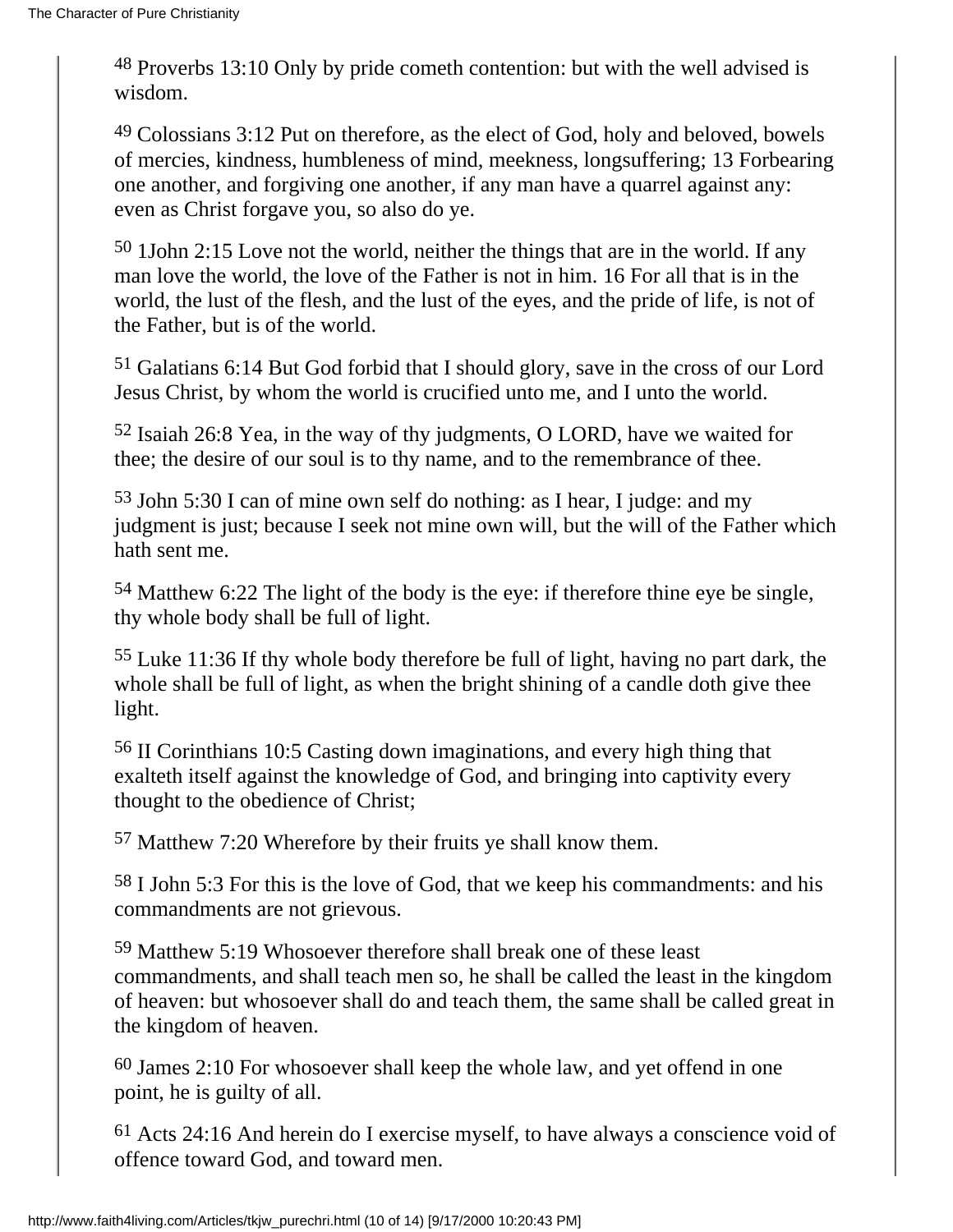62 Psalm 119:32 I will run the way of thy commandments, when thou shalt enlarge my heart.

63 Matthew 6:10 Thy kingdom come. Thy will be done in earth, as it is in heaven.

64 Psalm 103:20 Bless the LORD, ye his angels, that excel in strength, that do his commandments, hearkening unto the voice of his word. 21 Bless ye the LORD, all ye his hosts; ye ministers of his, that do his pleasure.

65 Mark 12:30 And thou shalt love the Lord thy God with all thy heart, and with all thy soul, and with all thy mind, and with all thy strength: this is the first commandment.

66 Romans 12:1 I beseech you therefore, brethren, by the mercies of God, that ye present your bodies a living sacrifice, holy, acceptable unto God, which is your reasonable service.

67 Romans 6:13 Neither yield ye your members as instruments of unrighteousness unto sin: but yield yourselves unto God, as those that are alive from the dead, and your members as instruments of righteousness unto God.

68 I Corinthians 10:31 Whether therefore ye eat, or drink, or whatsoever ye do, do all to the glory of God.

69 Deuteronomy 6:7 And thou shalt teach them diligently unto thy children, and shalt talk of them when thou sittest in thine house, and when thou walkest by the way, and when thou liest down, and when thou risest up.

70 Colossians 3:17 And whatsoever ye do in word or deed, do all in the name of the Lord Jesus, giving thanks to God and the Father by him.

71 Hebrews 12:1 Wherefore seeing we also are compassed about with so great a cloud of witnesses, let us lay aside every weight, and the sin which doth so easily beset us, and let us run with patience the race that is set before us,

72 Romans 14:12 So then every one of us shall give account of himself to God.

<sup>73</sup> Exodus 23:2 Thou shalt not follow a multitude to do evil; neither shalt thou speak in a cause to decline after many to wrest judgment:

74 Luke 16:19 There was a certain rich man, which was clothed in purple and fine linen, and fared sumptuously every day:

75 Romans 13:14 But put ye on the Lord Jesus Christ, and make not provision for the flesh, to fulfil the lusts thereof.

76 Matthew 6:19 Lay not up for yourselves treasures upon earth, where moth and rust doth corrupt, and where thieves break through and steal: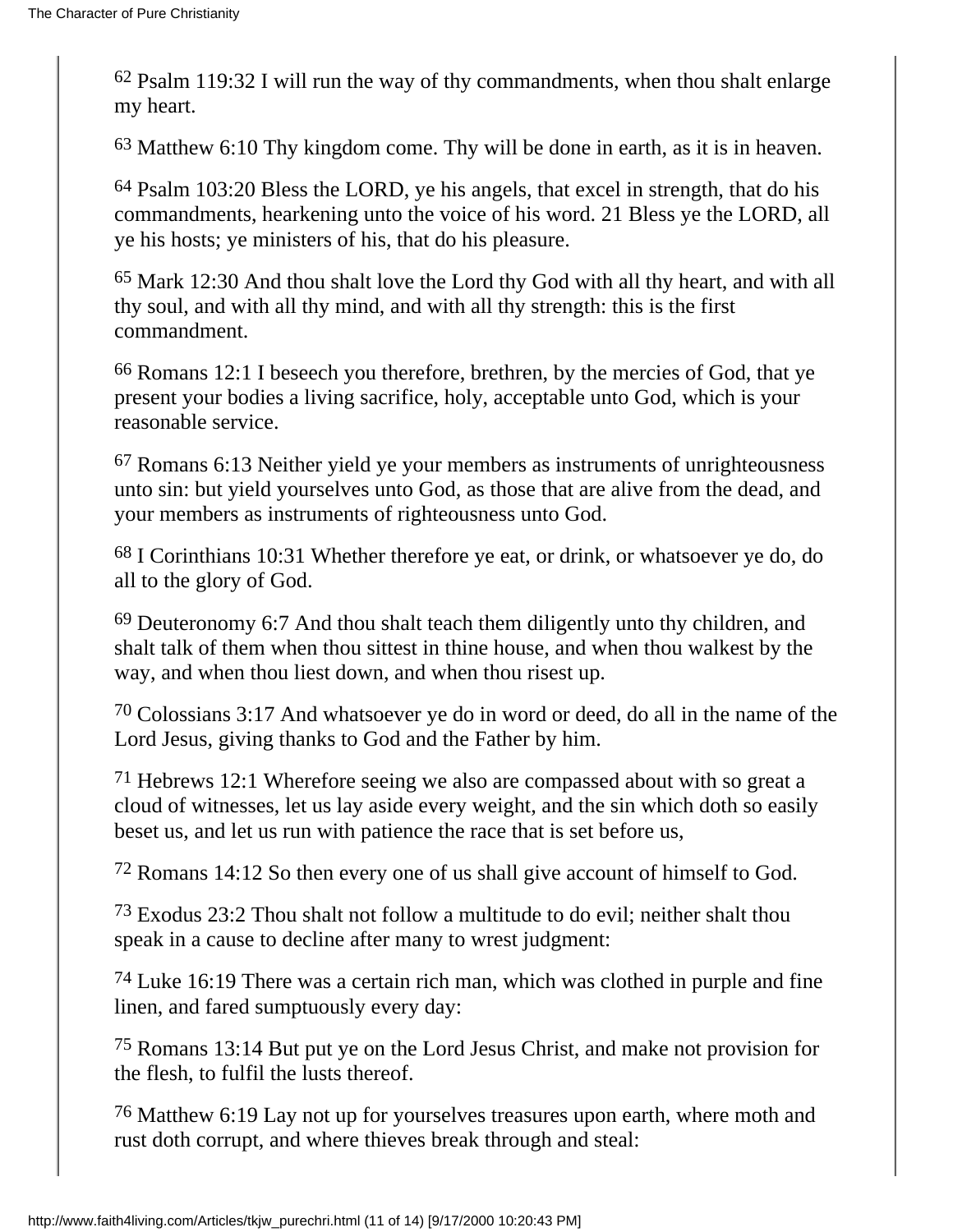77 Proverbs 6:27 Can a man take fire in his bosom, and his clothes not be burned?

78 I Timothy 2:9 In like manner also, that women adorn themselves in modest apparel, with shamefacedness and sobriety; not with broided hair, or gold, or pearls, or costly array;; I Peter 3:3 Whose adorning let it not be that outward adorning of plaiting the hair, and of wearing of gold, or of putting on of apparel;

79 I Corinthians 13:6 Rejoiceth not in iniquity, but rejoiceth in the truth;

80 Titus 3:2 To speak evil of no man, to be no brawlers, but gentle, showing all meekness unto all men.; Ephesians 4:31 Let all bitterness, and wrath, and anger, and clamour, and evil speaking, be put away from you, with all malice:

81 Psalm 141:3 Set a watch, O LORD, before my mouth; keep the door of my lips.

82 Matthew 12:36 But I say unto you, That every idle word that men shall speak, they shall give account thereof in the day of judgment.

83 Ehpesians 4:29 Let no corrupt communication proceed out of your mouth, but that which is good to the use of edifying, that it may minister grace unto the hearers.; 5: 4 Neither filthiness, nor foolish talking, nor jesting, which are not convenient: but rather giving of thanks.

84 Philippians 4:8 Finally, brethren, whatsoever things are true, whatsoever things are honest, whatsoever things are just, whatsoever things are pure, whatsoever things are lovely, whatsoever things are of good report; if there be any virtue, and if there be any praise, think on these things.

85 Titus 2:10 Not purloining, but showing all good fidelity; that they may adorn the doctrine of God our Saviour in all things.

86 Galatians 6:10 As we have therefore opportunity, let us do good unto all men, especially unto them who are of the household of faith.

87 Matthew 25:36 Naked, and ye clothed me: I was sick, and ye visited me: I was in prison, and ye came unto me.

88 I Peter 4;11 If any man speak, let him speak as the oracles of God; if any man minister, let him do it as of the ability which God giveth: that God in all things may be glorified through Jesus Christ, to whom be praise and dominion for ever and ever. Amen.

89 Ephesians 5:14 Wherefore he saith, Awake thou that sleepest, and arise from the dead, and Christ shall give thee light.

90 Romans 5:1 Therefore being justified by faith, we have peace with God through our Lord Jesus Christ:

91 Hebrews 10:24 And let us consider one another to provoke unto love and to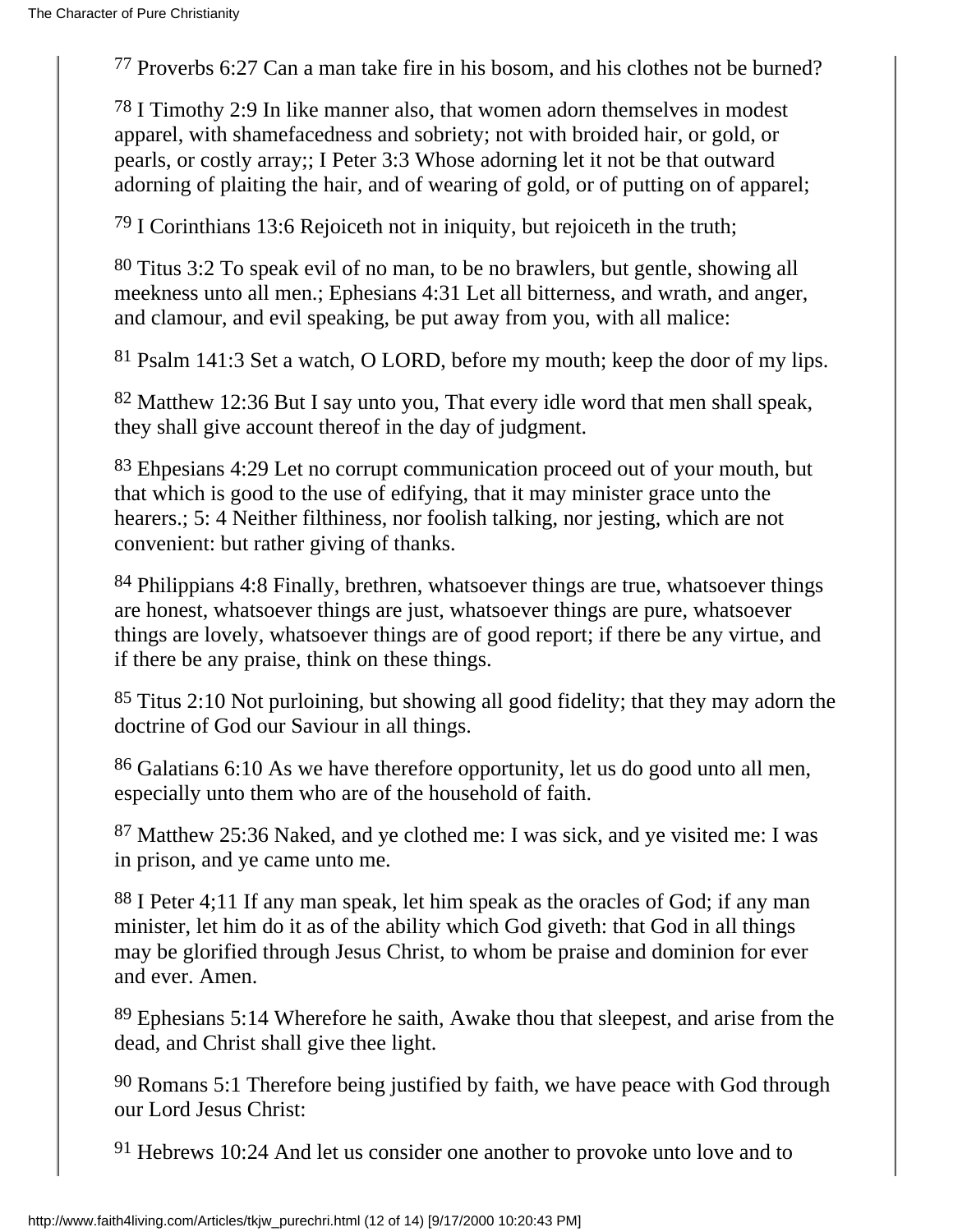good works:

 $92$  II Corinthians 12:15 And I will very gladly spend and be spent for you; though the more abundantly I love you, the less I be loved.

93 Philippians 2:17 Yea, and if I be offered upon the sacrifice and service of your faith, I joy, and rejoice with you all.

94 Ephesians 4:13 Till we all come in the unity of the faith, and of the knowledge of the Son of God, unto a perfect man, unto the measure of the stature of the fulness of Christ:

95 Matthew 6:10 Thy kingdom come. Thy will be done in earth, as *it is* in heaven.; Romans 12:2 And be not conformed to this world: but be ye transformed by the renewing of your mind, that ye may prove what *is* that good, and acceptable, and perfect, will of God.

96 Colossians 3:10 And have put on the new *man*, which is renewed in knowledge after the image of him that created him:

97 Ephesians 4:24 And that ye put on the new man, which after God is created in righteousness and true holiness.

98 I Corinthians 2:16 For who hath known the mind of the Lord, that he may instruct him? But we have the mind of Christ.

99 I John 2:6 He that saith he abideth in him ought himself also so to walk, even as he walked.

100 I Thessalonians 5:23 And the very God of peace sanctify you wholly; and *I pray God* your whole spirit and soul and body be preserved blameless unto the coming of our Lord Jesus Christ. 24 Faithful *is* he that calleth you, who also will do *it*.

101 James 2:17 Even so faith, if it hath not works, is dead, being alone. 26 For as the body without the spirit is dead, so faith without works is dead also.

<sup>102</sup> Philippians 3:12 Not as though I had already attained, either were already perfect: but I follow after, if that I may apprehend that for which also I am apprehended of Christ Jesus.

103 II Kings 10:15 And when he was departed thence, he lighted on Jehonadab the son of Rechab *coming* to meet him: and he saluted him, and said to him, Is thine heart right, as my heart *is* with thy heart? And Jehonadab answered, It is. If it be, give *me* thine hand.

104 Galatians 6:2 Bear ye one another's burdens, and so fulfil the law of Christ.

105 Romans 14:19 Let us therefore follow after the things which make for peace,